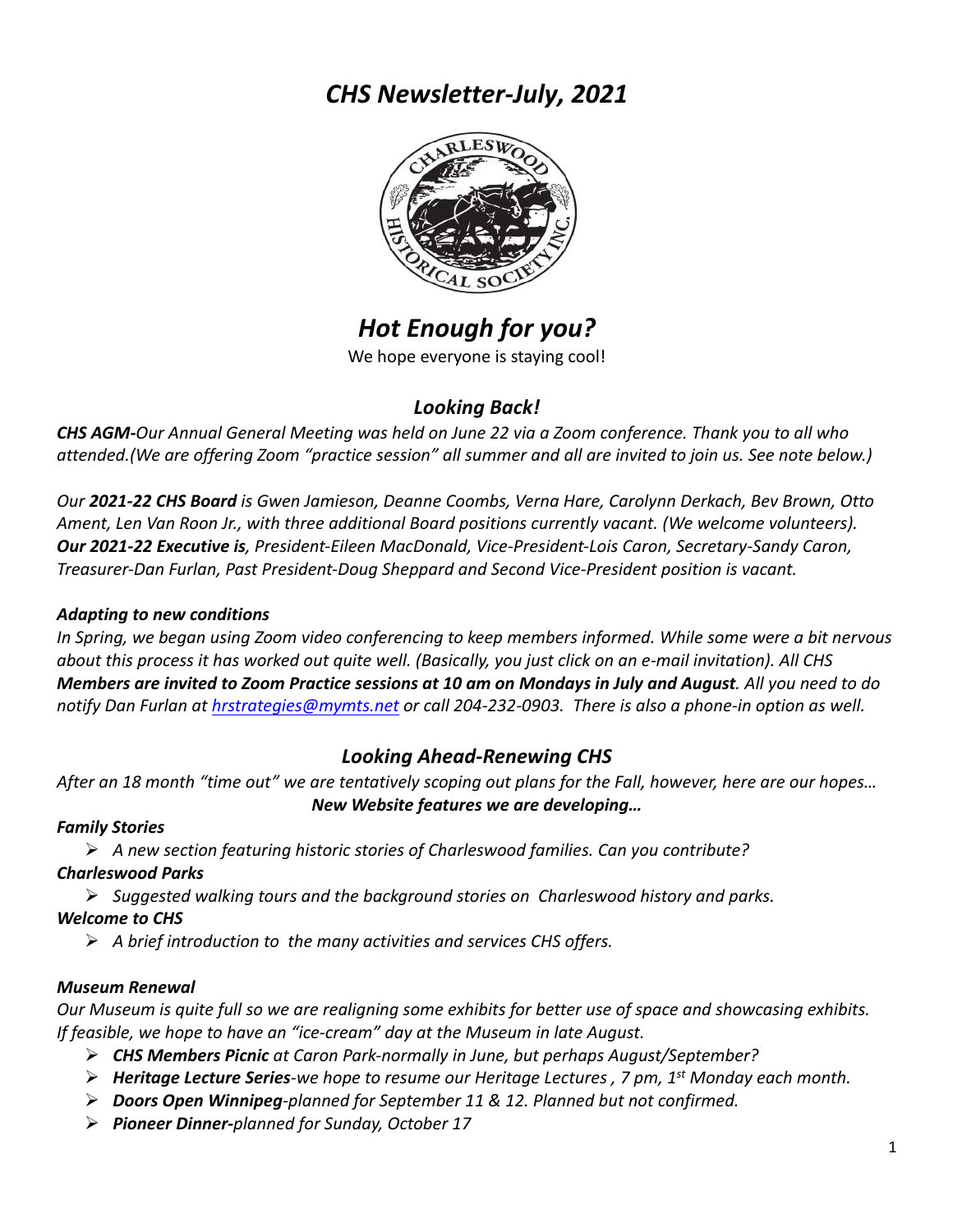## *Community Events*

## **Charleswood Rotary Club**

**The Rotary Club-**has two unique initiatives on the go. Check out their website for,

- Ø *Chase the Ace Lottery* in support of enhancements to the Assiniboine Forest
- Ø *Lobsterfest, September 24, 2021* curbside pickup at Varsity View Community Club, 315 Laxdal Rd.

#### **Manitoba Museum & Planetarium-DOME@HOME**

Weekly FREE virtual programming inviting Manitobans to explore the universe. Join Planetarium Astronomer Scott Young on Thursdays to view constellations and planets celestial events.. Learn how to find your stars and get to know the night sky, Thursdays at 7 pm.

## *Daniel McIntyre / St. Matthews Community Association and Manitoba Historical Society*

#### **Learn the History of your house workshop with Christian Cassidy**

**Thursday, July 15, at 6:00 PM via Zoom, or, Thursday, July 22 at 6:00 PM via Zoom**

Join local history blogger Christian Cassidy, (West End Dumplings, Winnipeg Places), who will help you find out what stories your house has to tell using mostly free, online resources.

**Register in advance contact** housing@dmsmca.ca **The link to join will be provided closer to the event day.**

## **Dalnavert Museum**

**Dalnavert @ Home**-This is where you can find all of our online programming! Stuff for kids, storytelling, book podcasts, games, videos showcasing artifacts and more!

## *Our Three Challenges*

#### *1-Rebuilding our Membership*

*Aside from the pleasure of getting together, the shutdown prevented many CHS Members from renewing memberships at events, the Museum and Pioneer Dinner. As a result, memberships are down from last year.* 

*To rebuild our memberships and bounce back in the Fall we ask,*

- Ø *Renew your Membership if you have not already done so, and remind others to do so as well*
- Ø *Plan to renew your membership in our Fall Membership Drive (Options listed below)*
- Ø *Encourage your friends to join. (They can come with you to events!)*

Here are the options to renew your CHS membership. (Single Memberships \$15, Family \$20)

- $\checkmark$  On-line-through electronic funds transfer (e-mail to Treasurer, Dan Furlan, hrstrateges@mymts.net)
- $\checkmark$  By mail to Charleswood Historical Society (5006 Roblin Blvd. R3R 0G7)
- $\checkmark$  Contact Dan Furlan (204-232-0903) or Doug Sheppard (204-832-0810) for other options.